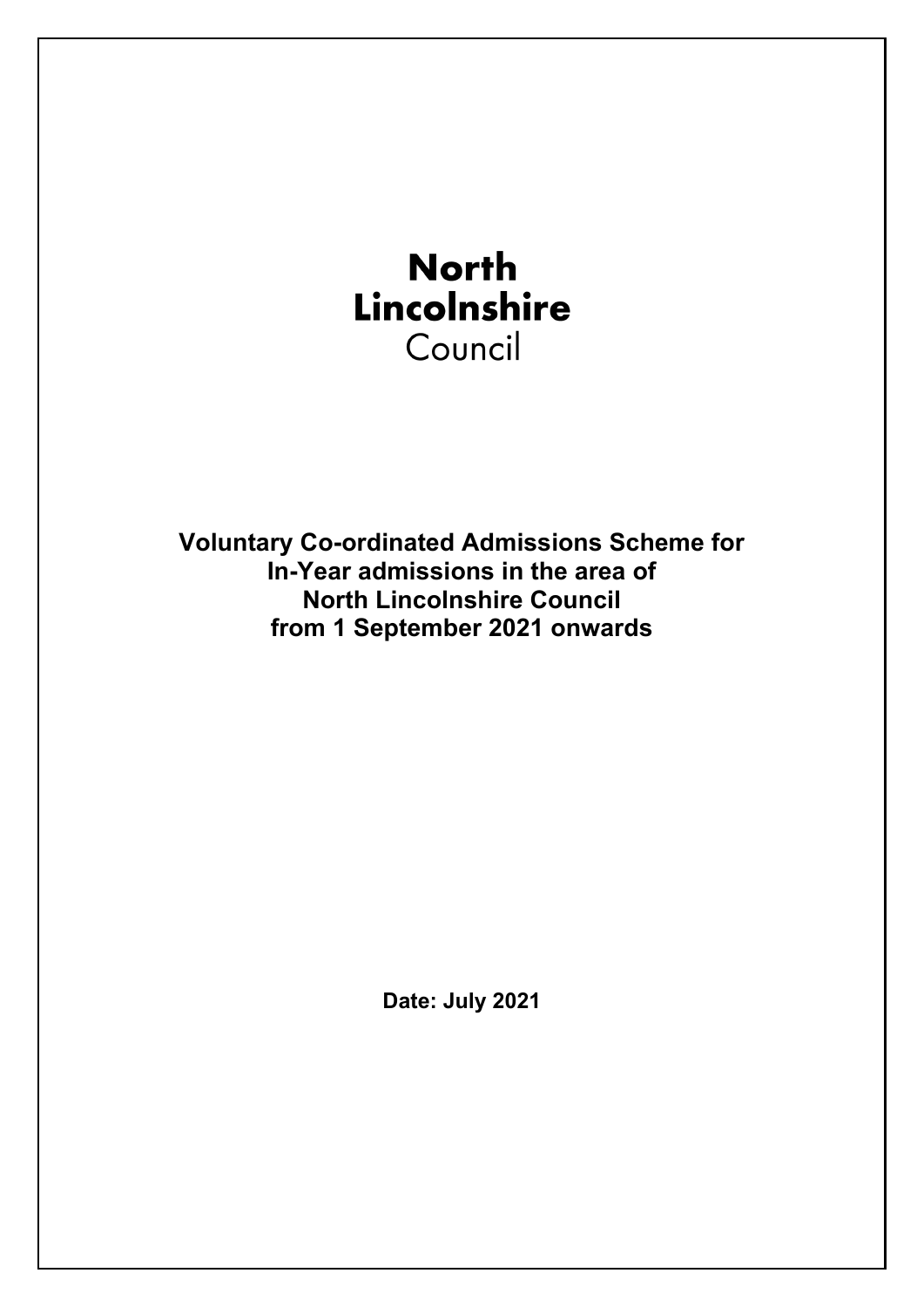# **CONTENTS Page No.**

| <b>Introduction</b>                                                                                                                                       | 3                |
|-----------------------------------------------------------------------------------------------------------------------------------------------------------|------------------|
| Interpretation                                                                                                                                            | 3                |
| The scheme                                                                                                                                                | 4                |
| <b>Schedule one</b>                                                                                                                                       |                  |
| Part I: The scheme for North Lincolnshire Council<br>Processing of applications<br>Processing timetable<br>Determining offers in response to applications | 5<br>6<br>7<br>7 |
| Part II: Fair access and waiting lists                                                                                                                    | 8                |
| <b>Part III: False information</b>                                                                                                                        | 8                |
| <b>Schedule two</b><br>Determination of the next nearest school                                                                                           | 9                |
| <b>Schedule three</b>                                                                                                                                     |                  |
| The admission authorities of North Lincolnshire                                                                                                           | 10               |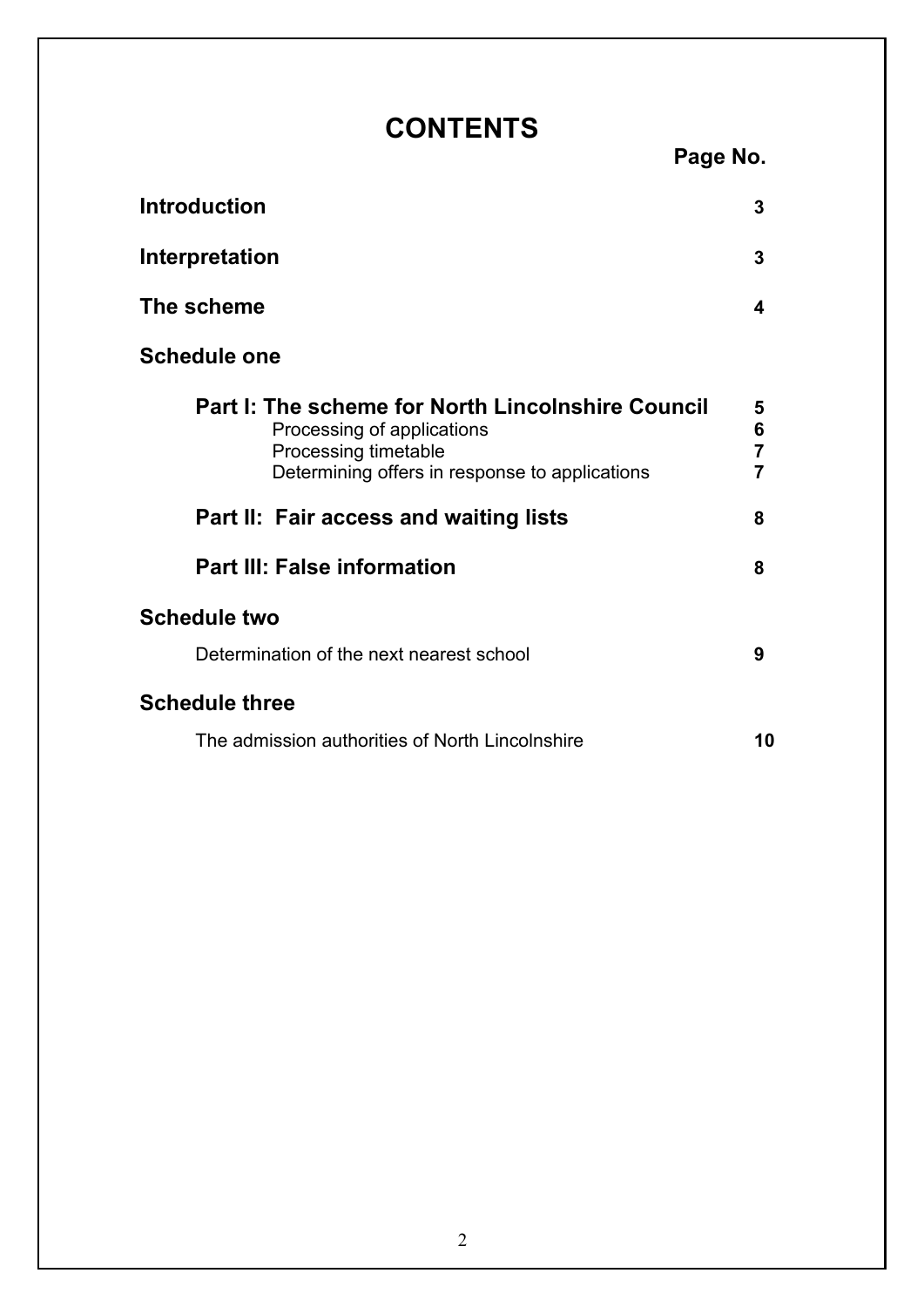#### **Voluntary co-ordinated admissions scheme for primary, infant, junior and secondary schools in the area of North Lincolnshire Council**

# **Introduction**

1. There is no requirement for councils to co-ordinate in-year admissions. The council is offering to continue co-ordinating such admissions on a voluntary basis. This covers all transfers which fall outside the normal primary, infant, junior and secondary admissions phases for all schools in North Lincolnshire.

### **Interpretation**

2. In this scheme –

"the council" means North Lincolnshire Council,

"primary school" has the same meaning as in section 5(1) of the Education Act 1996;

"secondary school" has the same meaning as in section 5(2) of the Education Act 1996;

"school" means any state-funded mainstream school and includes community, foundation and voluntary schools and academies;

"faith school" means a school that has been designated as having a religious character by the Secretary of State;

"academy" has the same meaning as in section 1 of the Academies Act 2010;

"admission authority" in relation to a community or voluntary controlled school means the council and, in relation to a foundation, voluntary aided school, or academy means the governing body of that school;

"admission arrangements" means the arrangements for a particular school or schools which govern the procedures and decision making for the purposes of admitting pupils to the school;

"in year" means any application for a place outside the normal round of admissions; and

"eligible for a place" means that a child has been placed on a school's list at such a point which either falls within the school's published admission number or within a higher number that the school is prepared to admit up to.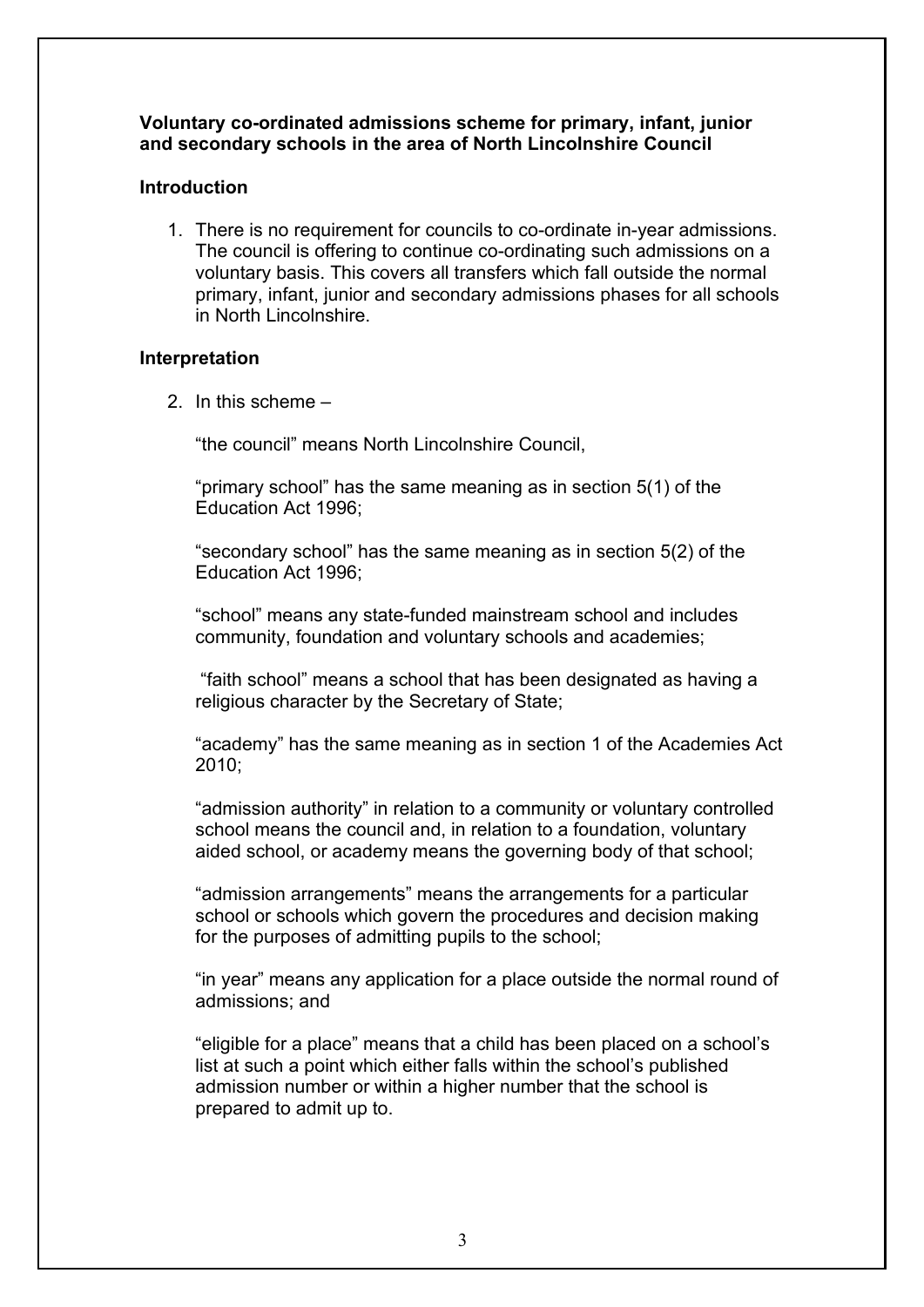#### **The scheme**

- 3. This scheme is made for the purpose of co-ordinating the arrangements for the admission of pupils to primary, infant, junior and secondary schools in the North Lincolnshire Council area ("the scheme").
- 4. The scheme referred to in paragraph 3 shall be determined with the provisions set out in schedule one and processed by the timetable set out in schedule two.
- 5. The scheme is voluntary. Own admission authority schools (such as academies) can participate in the scheme if they wish, but they do not have to do so.
- 6. O wn admission authority schools are able to accept applications di rectly and admit pupils in accordance with their published admissions p olicies. The School Admissions code states that, if they do so, they m ust notify the council of both the application and its outcome. If they d o not offer a place they must inform parents of their right to appeal a gainst the refusal.
- 7. O wn admission authority schools are reminded that a decision to offer o r refuse admission must not be made by one individual. The whole g overning body, or an admissions committee established by the g overning body, must make such decisions.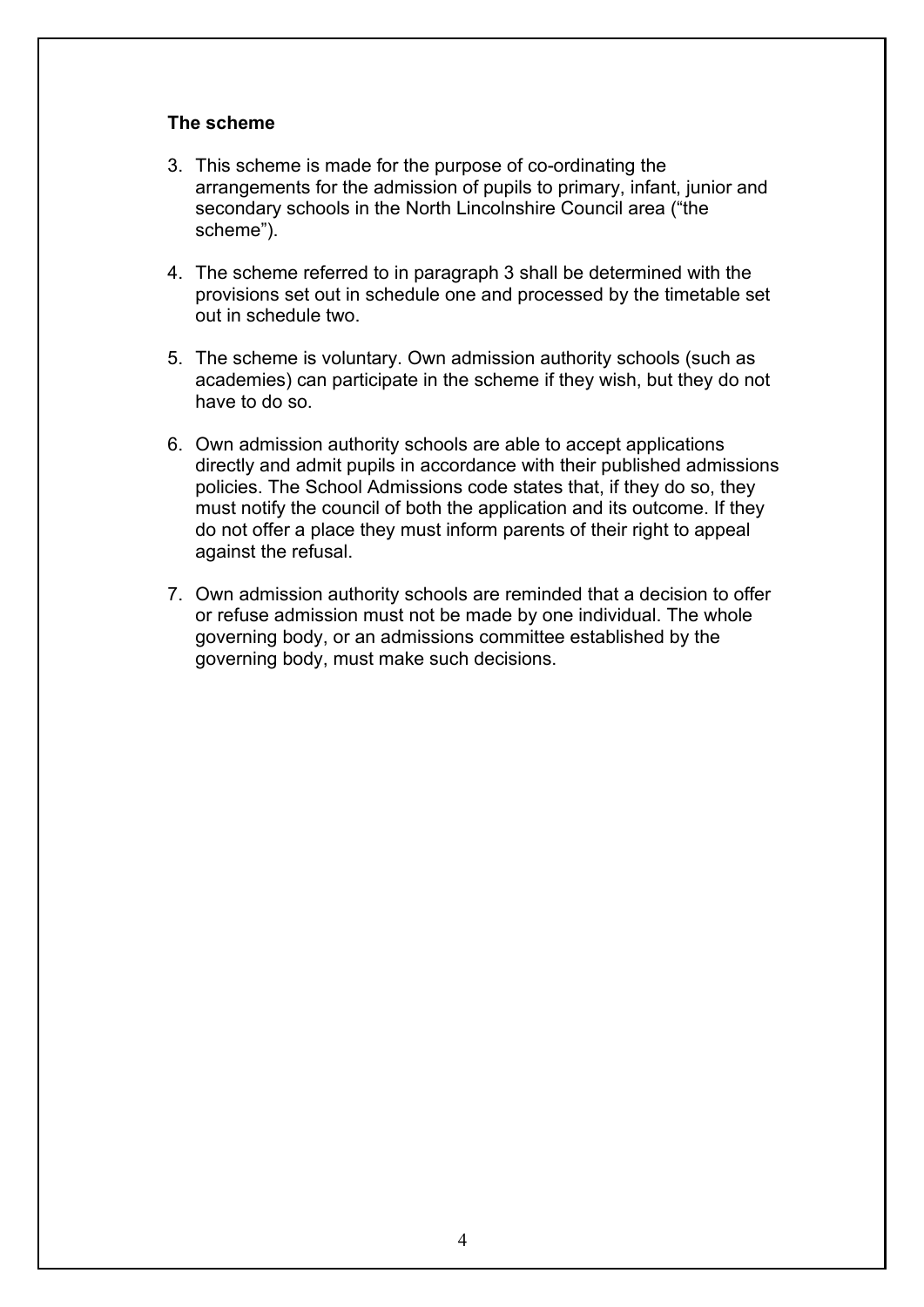# **Schedule One**

# **Part 1**

# **The scheme for North Lincolnshire Council**

- 1. North Lincolnshire Council will have a Common Application Form (CAF) available online and as a paper form for all parents of pupils who reside within North Lincolnshire.
- 2. The CAF can be used as a means of expressing up to six preferences by parents resident within North Lincolnshire wishing to express a preference for their child
	- a) to be admitted to a school within the North Lincolnshire Council area;
	- b) to be admitted to a school located in another council's area.
- 3. The CAF will
	- a) invite the parent to express up to six preferences by completing the CAF either online or as a paper form, including, where relevant, any schools outside the council's area, in rank order of preference.
	- b) invite parents to give their reasons for each preference.
	- c) together with information contained in the council's "schools guide" (available on the North Lincolnshire website), explain that the parent will receive no more than one offer of a school place and how that place will be allocated.
- 4. The council will make appropriate arrangements to ensure that parents who reside within North Lincolnshire will have access to the CAF and to relevant information which will explain the co-ordinated admissions scheme.
- *5.* All preferences expressed on the CAF are valid applications. The governing body of a faith school can require parents, who have named their school as a preference on the CAF, to provide additional information on a supplementary form. This is only where the additional information is required for the governing body to apply their oversubscription criteria to the application.
- *6.* This scheme shall be classed as an 'equal preference scheme'. All applications will be considered against the published admission criteria, but without any reference to how the school applied for has been ranked by parents. If a child can be offered a place at more than one school, a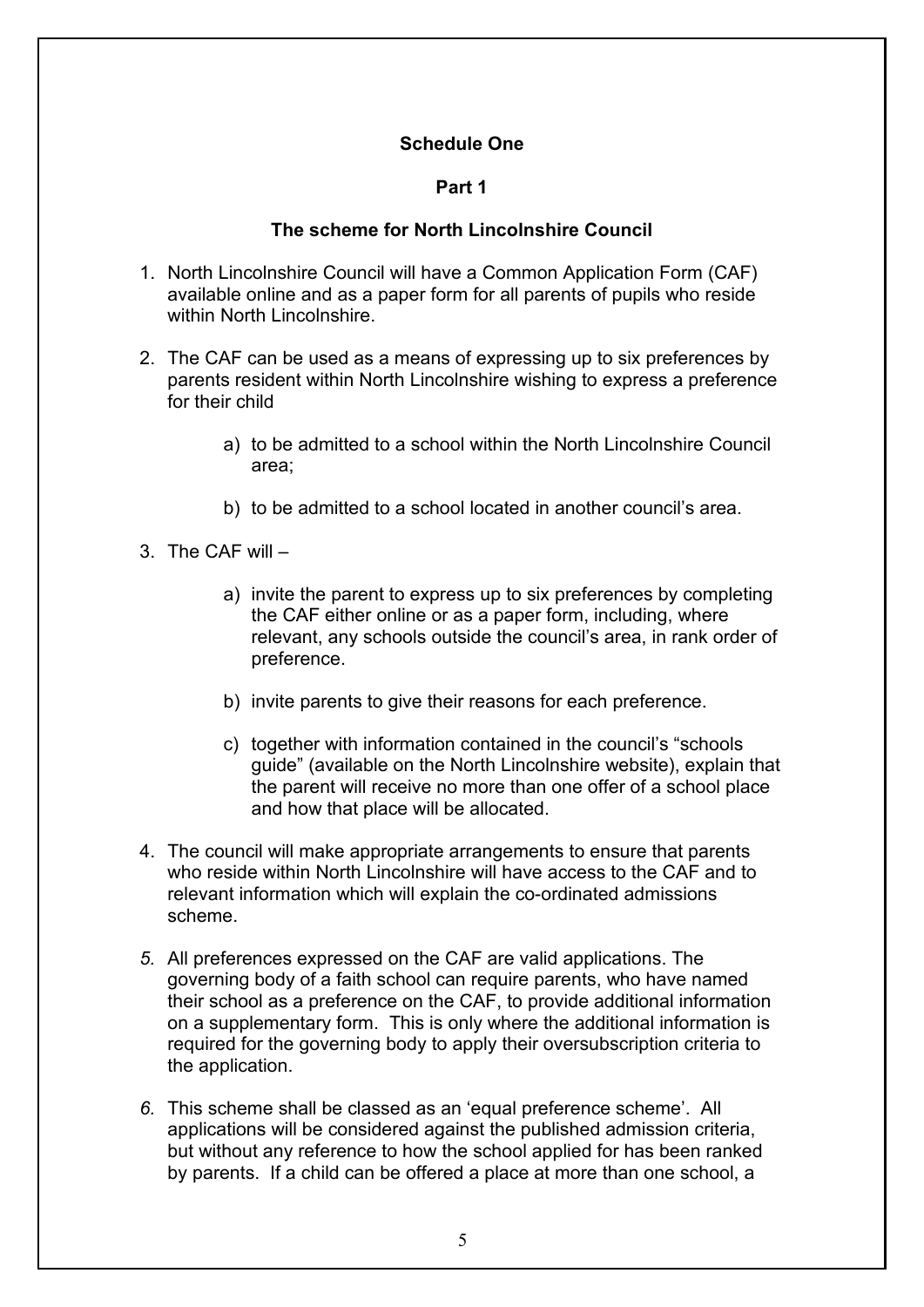place will be offered at the highest ranked school at which a place was available.

7. Where an own admission authority school has decided to accept applications directly, the paper CAF can be completed by parents to apply for a place at that school.

# **Processing of applications**

- 8. Upon receipt, an application will be recorded on the council's admissions system and a request for a place will be securely emailed to the relevant school(s). Read receipts will be used on email communications to verify receipt.
- 9. The request for a place will specify the date by which the school must inform the council why a place cannot be offered (either because the school is full, or the child is to be referred to the fair access panel for a decision). The date specified will be 14 school days from when the application was received, in order to enable the council to respond to the parent within the 15 school days required (see paragraph 14 below).
- 10.Schools should consider requests immediately and raise any concerns as soon as possible so that most places can be allocated within the desired 10 school days (see paragraph 14 below).
- 11.Schools should ensure that when a child cannot be offered a place the council's admissions team has acknowledged receipt of that information from the school.
- 12.If there is no response from the school by the specified date a place will automatically be allocated for the child and the school will be required to admit.
- 13. Parents/carers will be notified on behalf of all the relevant admission authorities of the outcome of the application. The letter or e-mail will include the following information:
	- The name of the school at which a place is offered;
	- Where a child has been refused a place at a school ranked higher on the CAF than the one at which a place has been offered, the reasons why the child is not being offered that place;
	- Information about their statutory right of appeal against any decisions to refuse a place;
	- Contact details for the relevant council (for community or voluntary controlled schools) and/or for those school where they were not offered a place, so that they can lodge an appeal with the relevant council or governing body responsible;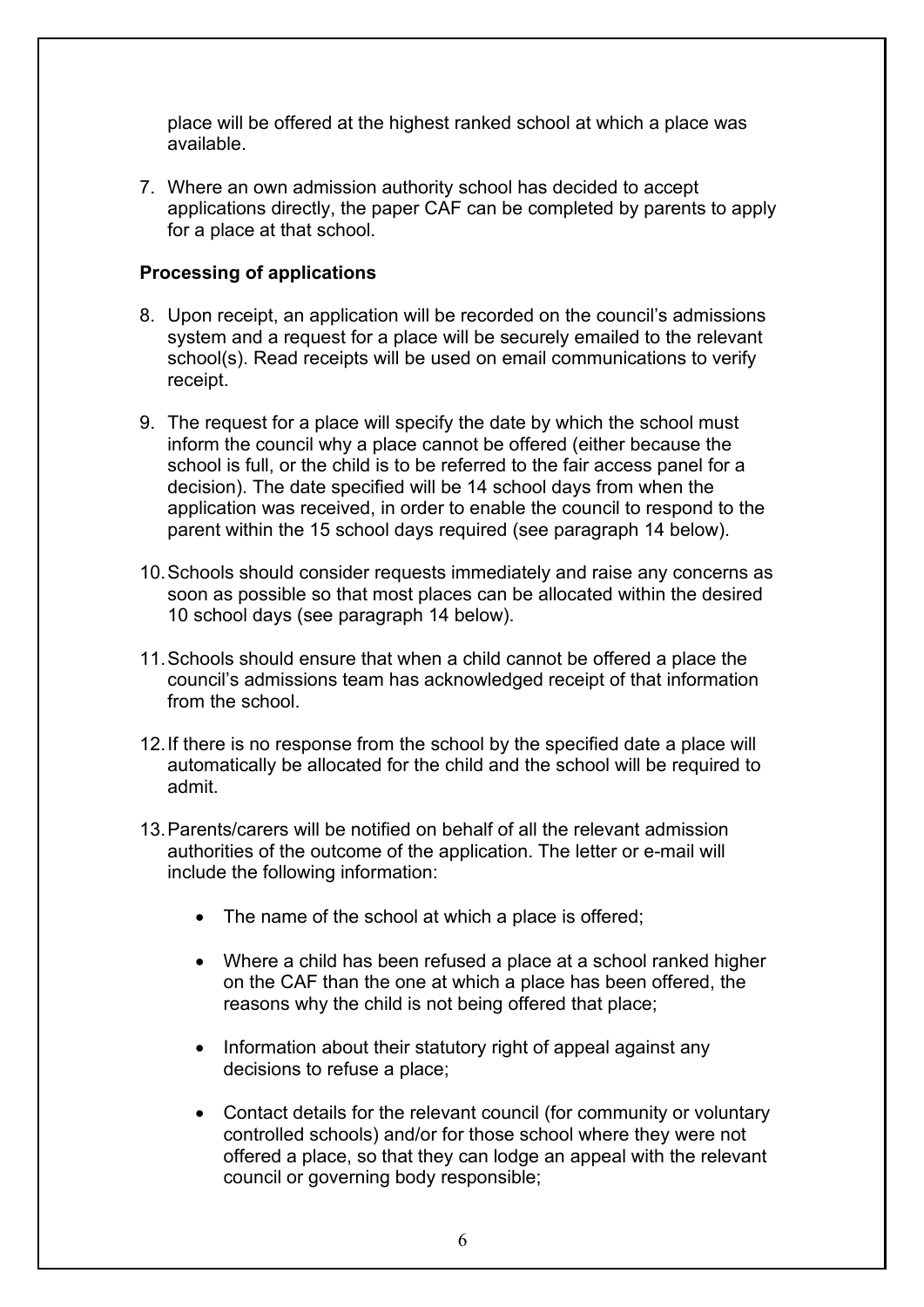• Where a child has been refused a place at a school, and the school has a waiting list, that the child's name will be added to that waiting list.

# **Processing timetable**

- 14.The School Admissions Code 2021 requires that local authorities (or admission authorities if they choose to process their own applications) aim to notify parents of the outcome of their application in writing within 10 school days and must notify the outcome in writing within 15 school days.
- 15.Arrangements should be made for children allocated places to start school as soon as possible, particularly where the child is out of school.

# **Determining offers in response to applications**

- 16.The council will act as a clearing house for the allocation of places by the relevant admission authorities in response to the CAFs. The council will only make any decision with respect to the offer or refusal of a place in response to any preference expressed on the CAF where
	- a) it is acting in its separate capacity as an admission authority, or
	- b) an applicant is eligible for a place at more than one school, or
	- c) an applicant is not eligible for a place at any school that the parent has nominated.
- 17. A child's eligibility for a place at school will be determined by reference to the school's admissions arrangements. The council will match the offer against the schools named on the CAF and:
	- Where the child is eligible for a place at only one of the schools named on the CAF, that place will be allocated.
	- Where the child is eligible for a place at two or more of the schools named on the common application form a place will be provisionally allocated at the school ranked the highest.
	- Where the request is due to a house move and the child is not eligible for a place at any of the named schools, the child will be provisionally allocated a place at the next nearest school with a place available.
	- Where the request is for other than a house move, and the child is not eligible for a place at any of the named schools, the parent will be given the option to keep the child's place at their current school.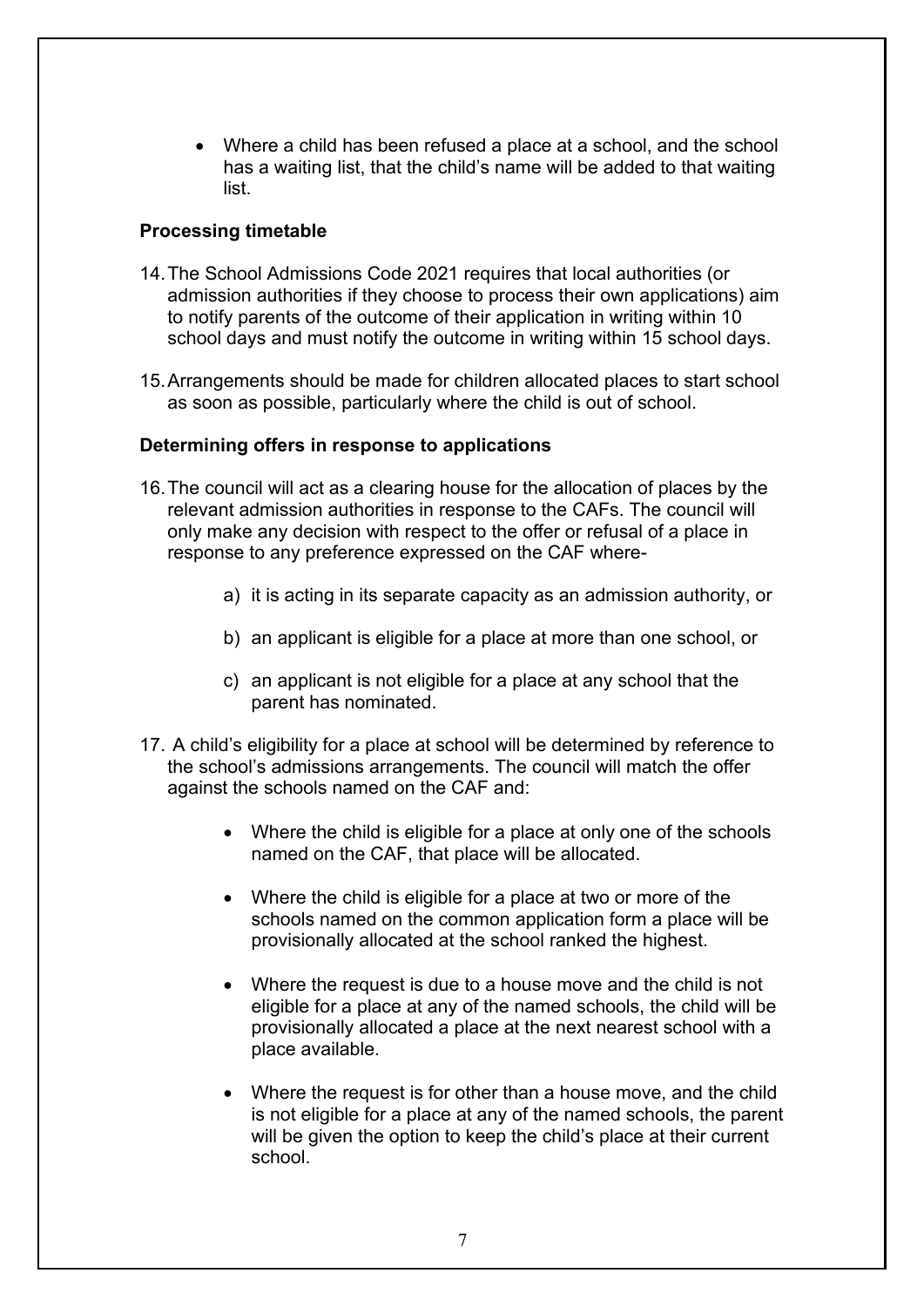### **Part II Fair Access and waiting lists**

- 18.In year coordination differs from "fair access", as the fair access protocol only comes into effect if a suitable place cannot be secured using the normal arrangements.
- 19.The council will maintain waiting lists for all community and voluntary controlled schools. It will also do this for own admission authority schools that have purchased the council's admissions service and who wish it to do so.
- 20.Where a child has been refused a place at a school, and the school has a waiting list, the child's name will be added to that waiting list.
- 21.Waiting lists do not operate on a "first come, first served" basis. In accordance with the School Admissions code, children on a waiting list are ranked in priority order against the school's published oversubscription criteria. A later application can therefore be placed at the top of a waiting list if the child has a higher ranking. An example of this would be that, for most schools, a child living in the catchment area will be ranked higher than one who lives outside the catchment area.

# **Part III False information**

- 22.Where, under the scheme, the offer of a place is found to be based on a fraudulent or intentionally misleading application which effectively denied a place to a child with a stronger claim to the place at the school, the offer of the place may be withdrawn where this provision is included in the respective admission arrangements of the respective admission authority.
- 23.In determining whether to withdraw the offer of the place, account will be taken of whether the child has commenced at the school and, if so, the length of time the child has been attending.
- 24.Where a place, or an offer has been withdrawn, the application will be reconsidered and an independent appeal offered where the child cannot be re-offered a place or re-admitted to the school.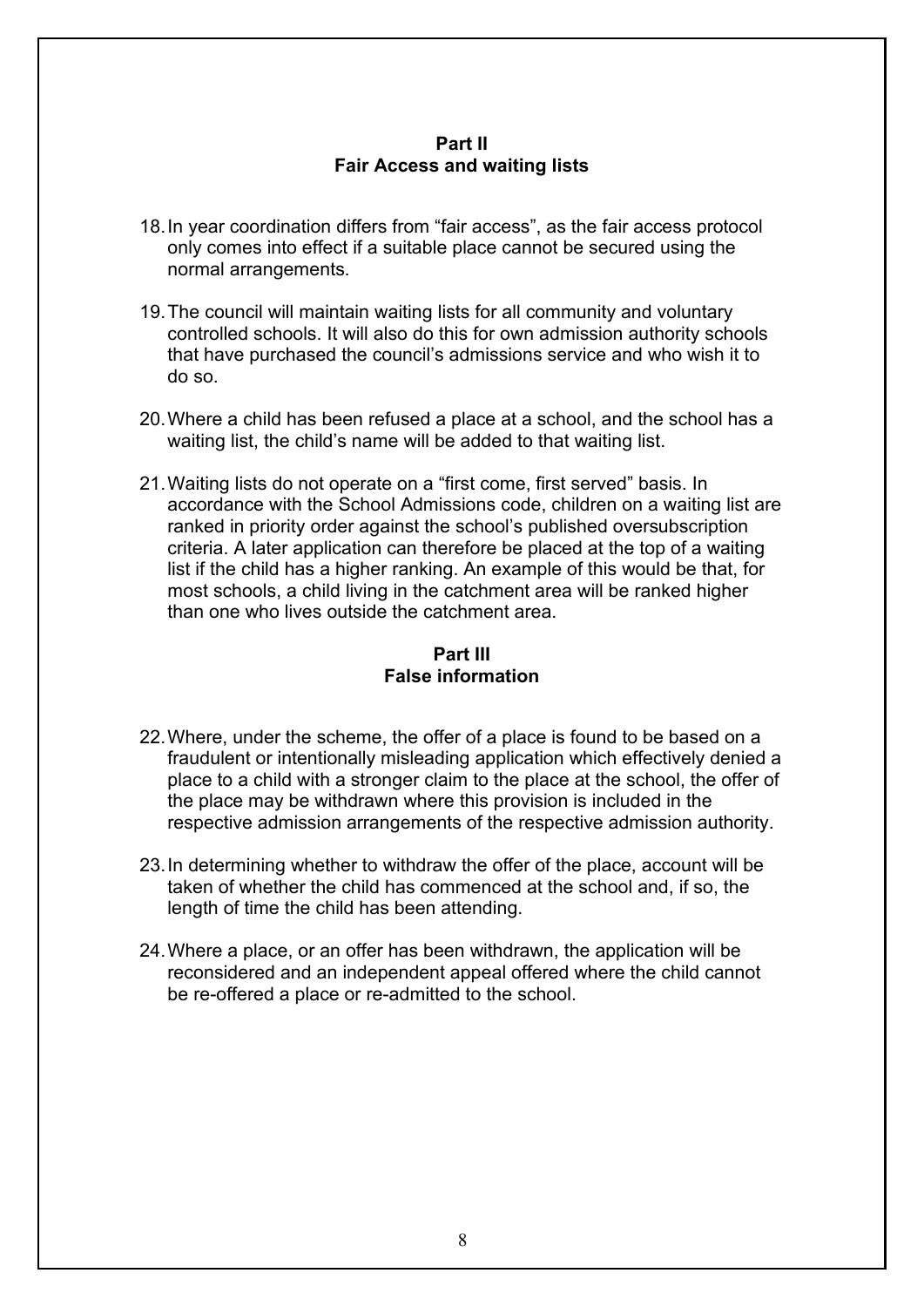# **Schedule two**

# **Determination of the next nearest school**

- 1. When a preference cannot be met the "next nearest school" as referred to in paragraph 16 of schedule one will be one with places available.
- 2. The "next nearest school" means
	- The catchment school, if that has not been named as a preference, subject to places being available and with the agreement of the admission authority of the school. Where there are two catchment schools this will be the school nearest to the home address by means of the shortest available route;
	- If a place cannot be allocated at the catchment school the nearest school will be a school within North Lincolnshire. This will be determined by measuring the shortest available route
	- The shortest available route is measured by using the public road network from the pupil's home to the main school entrance as determined by the council. The distance will be measured by using a computerised geographical information system (GIS) provided by Capita Education Services and North Lincolnshire Local Land and Property Gazetteer
	- The admission policy for the school will determine which pupils should be allocated a place where there are insufficient places.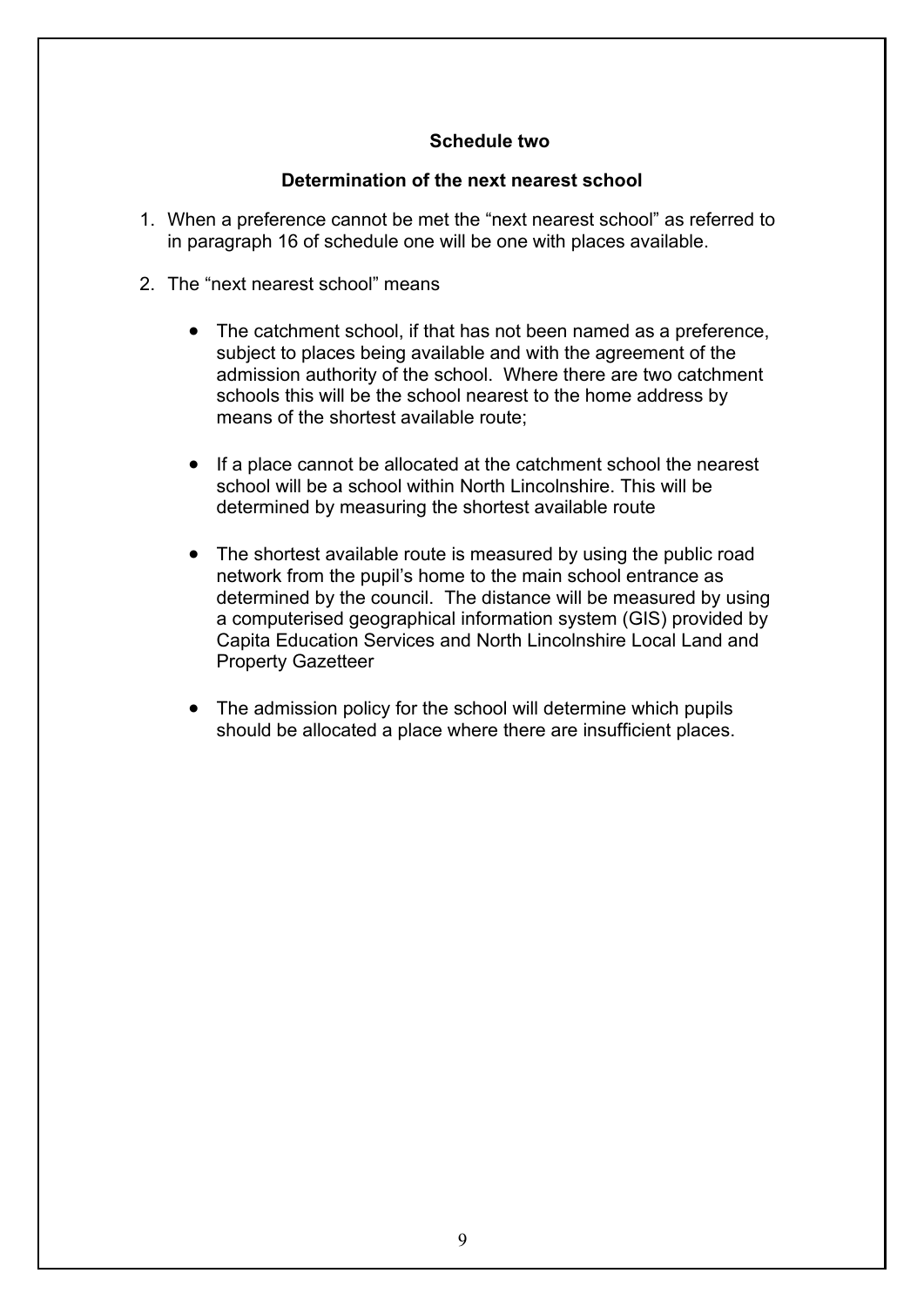#### **Schedule three**

#### **The admission authorities of North Lincolnshire**

All community and voluntary controlled schools are covered by this scheme, as the council is the admission authority. Other schools may choose to participate in the scheme if they wish to do so.

#### **Community Schools Admissions authority: North Lincolnshire Council**

Enderby Road Infant School **Frodingham Infant School** 

Bottesford Junior School Winterton Junior School Leys Farm Junior School

Alkborough Primary School **Althorpe and Keadby Primary School**<br>Berkeley Primary School **Althorpe Bowmandale Primary School** Berkeley Primary School Bowmandale Primary School Brigg Primary School Brigg Primary School Burton-on-Stather Primary School Castledyke Primary School Crosby Primary School East Halton Primary School Holme Valley Primary School **Killingholme Primary School** Kirton in Lindsey Primary School Lincoln Gardens Primary School<br>Luddington and Garthorpe Primary School Messingham Primary School Luddington and Garthorpe Primary School Oakfield Primary School **Priory Lane Community School** Priory Lane Community School South Ferriby Primary School Westcliffe Primary School Winteringham Primary School

Bottesford Infant School Bushfield Road Infant School

Broughton Primary School The Grange Primary School

Baysgarth School **Exercise School** Frederick Gough School

#### **Voluntary Controlled Schools Admissions authority: North Lincolnshire Council**

#### **Faith schools that do not use any faith-based oversubscription criteria.**

Winterton CE Infant School

Barton St Peter's CE Primary School Belton All Saints CE Primary School Gunness and Burringham CE Primary School Haxey CE Primary School Gunness and Burringham CE Primary School Haxey CE Primary School John Harrison CE Primary School New Holland CE and Methodist Primary School St Barnabas' CE Primary School Scunthorpe CE Primary School Wroot Travis Charity Primary School

**Non-faith school** Sir John Nelthorpe School